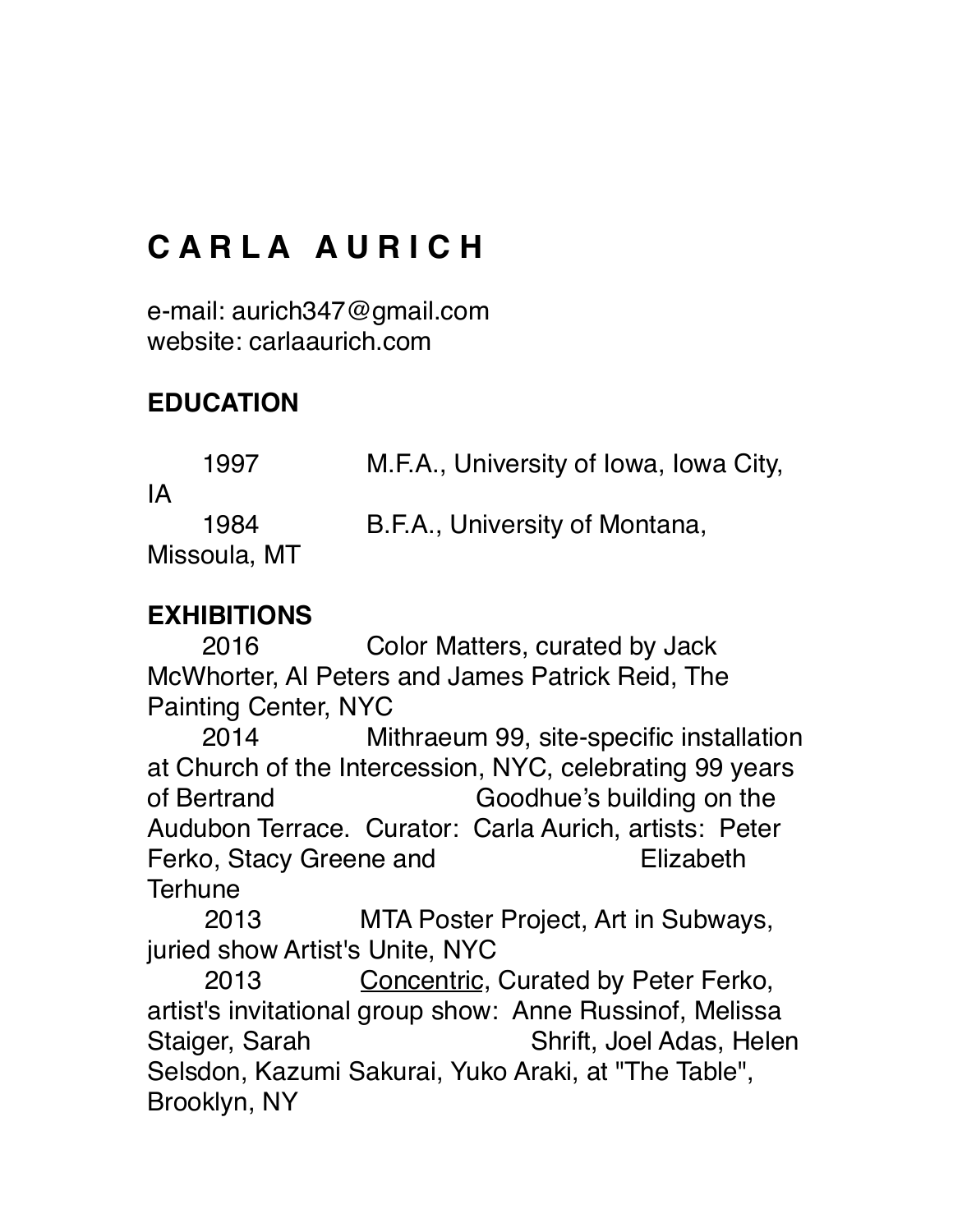2013 New Work, 350 Bleeker Art Space, NYC, solo show 2012 Abstract/Abstract, Berkshire Bank, NYC, Artist's Unite art in public spaces 2011 Abstractions, Woman Made Gallery, Chicago, ILL 2010 Continuing Color Abstraction, The Painting Center, New York, NY 2009 Small Works Show, 440 Gallery, Juror Charles Long, Brooklyn, NY 2009 Spectrum Squared, 4 painters on Color and Abstraction, Arts at Bussaco, Brooklyn, NY 2009 Analogous, Juror Lucy Lippard, Runnels Gallery, Eastern New Mexico University 2008 No Chromophobia, Non-Objective Color Paintings, group show, Curated by Richard Witter, OK Harris Gallery, NYC 2008 Small Works Show, Curated by David Humphrey, 440 Gallery, Brooklyn, NY 2007 Abstract and Geometric, Woman Made Gallery, Chicago, ILL 2007 New Work, Courthouse Gallery, Lake George Arts Project, Lake George, NY 2006 Six Paintings, Metaphor Gallery, Memphis, TN 2006 Drawing the Line between Art and Design, Columbia County Council on the Arts, Hudson, NY 2005 75th Anniversay Exhibition, 92nd St. Y, Milton J. Weill Gallery, Juror, Phil Alexandre, Alexandre Gallery, New York, NY 2002 Funky Abstraction, Elsa Mott Ives Gallery, New York, NY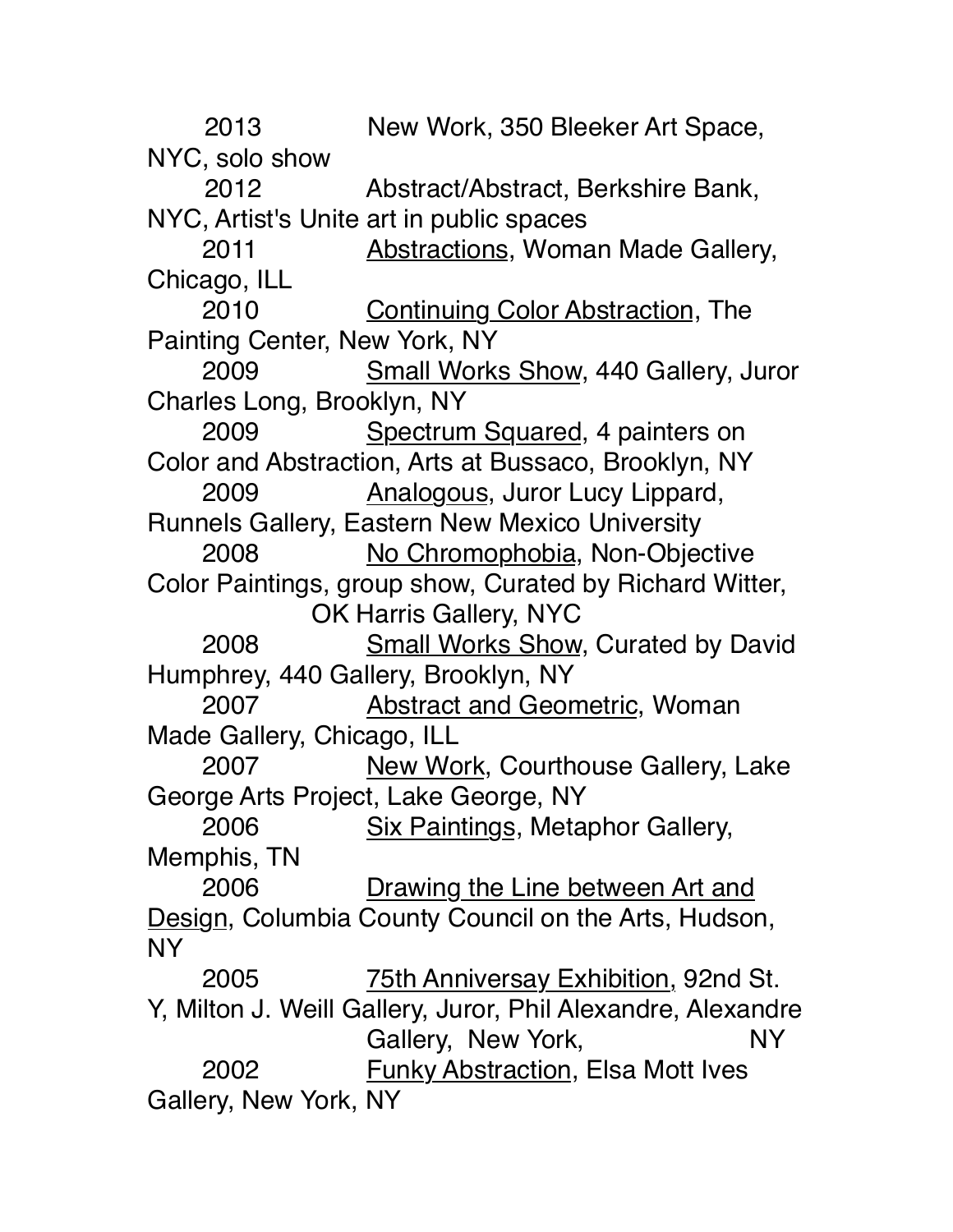2001 New Works, Paisley Art Space, Solo show, New York, NY 2001 Artists of the 2nd District, Federal Reserve Bank of New York, group show sponsored by Lower **Manhattan Cultural Council** 2001 Faculty Exhibition, Weill Hall Art Gallery, New York, NY 2000 Art of the Northeast, Silvermine Guild, New Canaan, CT, juried show, received Carol and Ted Shen award. 1998 **Abstract Images, group show,** Percival Galleries, Des Moines, IA 1998 Berkeley Art Center Assoc. 14Th Annual Exhibition, Juried Exhibition, Berkeley Art Center, Berkeley, CA 1997 Fellows Invitational, Fine Arts Work Center, Provincetown, MA 1997 **Intimacy, Armstrong Gallery, Cornell** College, Mount Vernon, IA 1997 Forbidden Fruit, Eve Drewlowe Gallery, University of Iowa, Iowa City, IA 1996 Members Show, Iowa City Arts Council, Iowa City, IA 1994 **Group Show, Metropolis Gallery,** Seattle, WA 1993 Anniversary Show, Gallery Artists, AG 47 Gallery, Seattle, WA 1992 Color and Form, King County Arts Commission, Burien, WA 1992 Collages, Several Thoughts Gallery, Seattle, WA 1988 Installations, O.K. Hotel Gallery,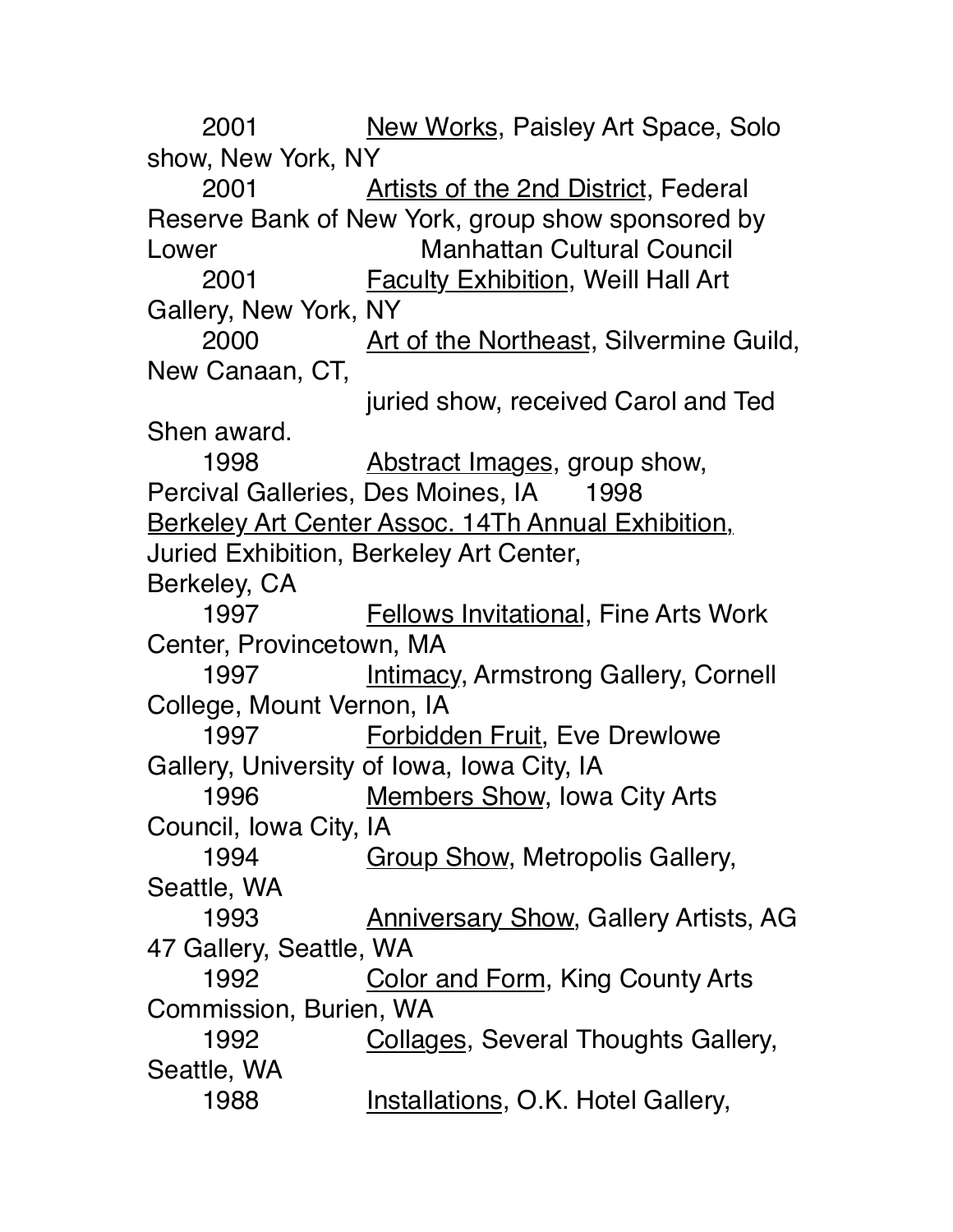Seattle, WA 1988 New Works, Benham Studio Gallery, Seattle, WA 1986 **Imagery and Form, Executive Suite** Gallery, King County Courthouse, Seattle, WA

### **AWARDS**

2013 MTA Poster Project, Artist's Unite, subway poster in the 190th street station, NYC 2002 NYFA Grant, 9/11 relief fund, NY foundation for the Arts 1997 Peltzer-Lynch Fellowship, School of Art and Art History, University of Iowa 1996 Madison Scholarship, School of Art and Art History, University of Iowa

# **PUBLICATIONS**

2014 Edge of Day, Andrea Lawson 2014 paintings, catalog essay 2011 Studio Visit Magazine, Volume Fourteen, juried selection of international artists 2009 Analogous, Curator Lucy Lippard, Eastern New Mexico University 2008 2009 Vinartculture Calendar, calendar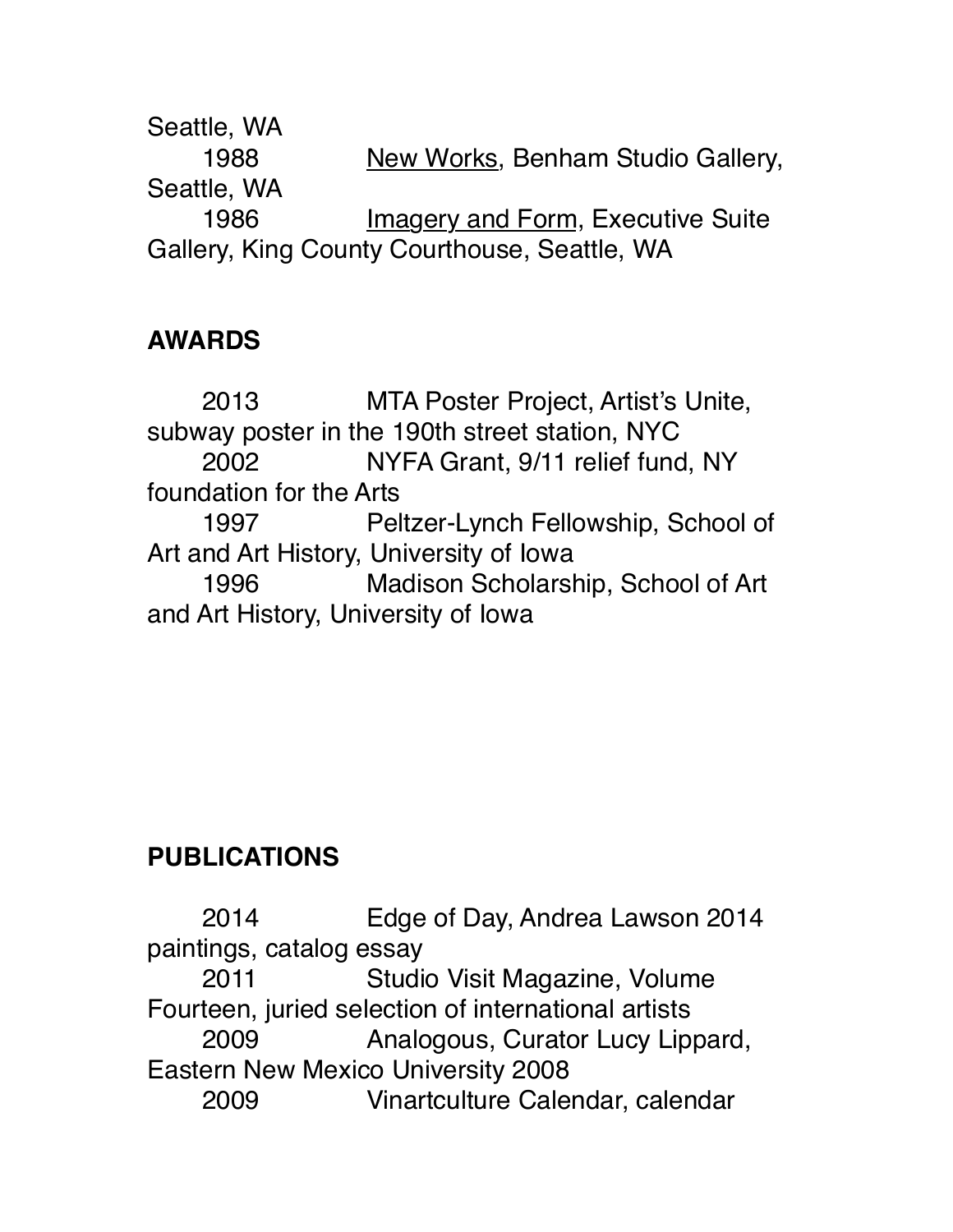collaberation with wine writer illustrating the wine year, www.vinartculture.com

2007 Who's Who among American Teachers and Educators, 11th Edition

2001 IT's Visual Speech Magazine, Issue 03, 2001, published by Italy Today

2000 The New York Times, Sunday, May 28, 2000, A Largely Traditional Show at the Silvermine 1998 Iowa City Press-Citizen, 1/8/98, Iowa City artists display at Cornell

1986 The Arts, newsletter of the King County Arts Commission, Sept, 1986, Volume 15, Number 9

#### **COLLECTIONS**

Lawrence Rinder, Art Historian, Critic Berkeley Art Center, San Fransisco, CA University of Iowa Museum of Art, Iowa City, Iowa Iowa City Arts Council, Iowa City, Iowa King County Arts Commission, Seattle, WA

Leonard W. Moen Law Offices, Seattle, WA Dr. Phillip Lindsay, Medical Offices, Seattle,, WA Private Collections

## **TEACHING EXPERIENCE**

2003-present Adjunct Professor, Yeshiva University, 2-D dept: painting, drawing, printmaking, color and design

2010 Summer Graduate Mentor, Mass College of Art, Low Residency Program

2010 Adjunct Professor Art History, survey course, mannerism to modern, Yeshiva University

1999-present Adult Education Instructor, 92nd Street Y, School of the Arts, NYC, classes: Intermediate